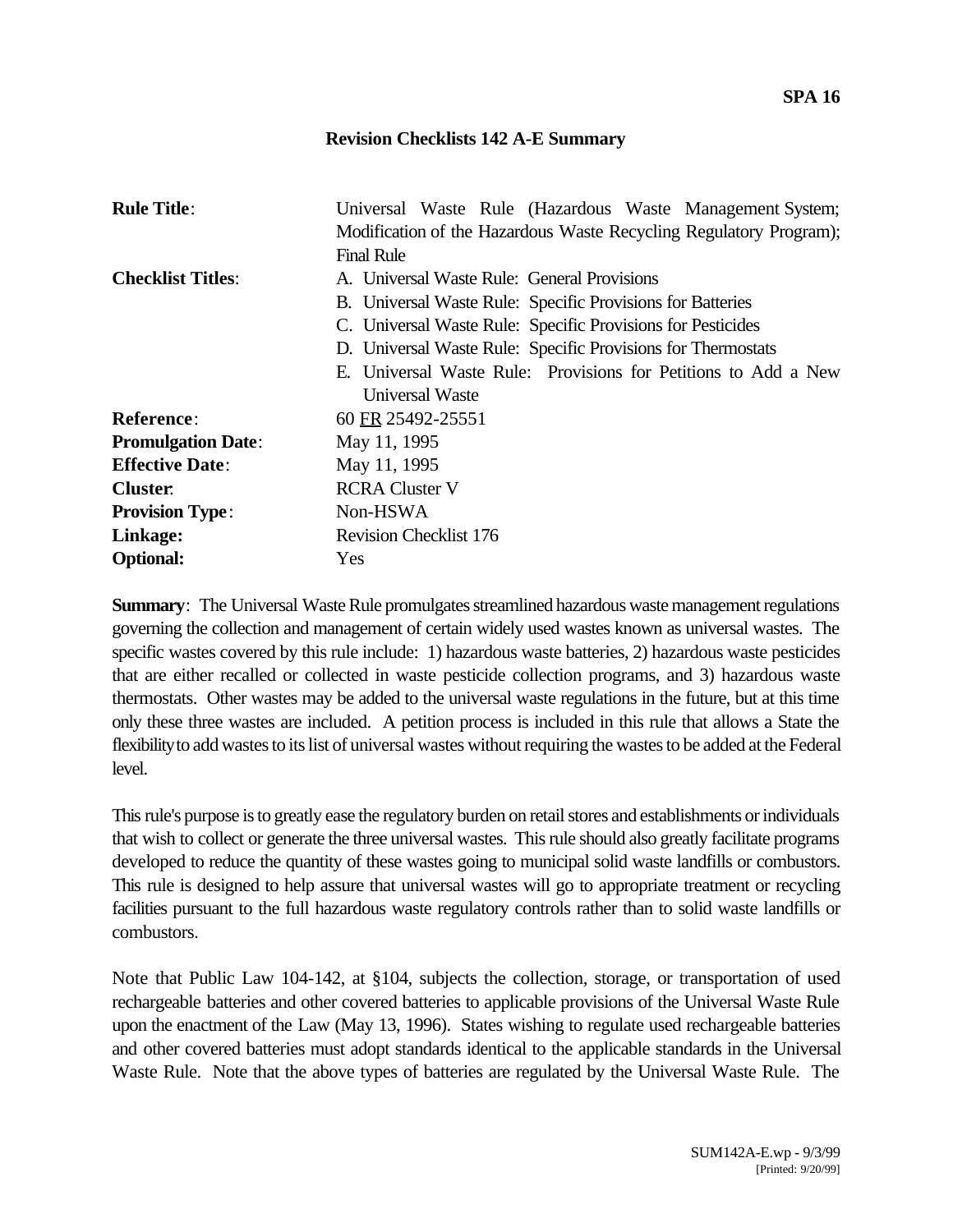provisions of the Universal Waste Rule that apply to these batteries are the general provisions addressed by Revision Checklist 142A as well as the specific provisions addressed by Revision Checklist 142B.

**State Authorization**: This rule is placed in RCRA Cluster V. Because it introduces less stringent management standards, this rule is considered optional. If a State chooses to adopt this rule, the modification deadline is July 1, 1996 (or July 1, 1997 if a State statutory change is necessary). These changes do not go into effect until States become authorized for them because this rule was promulgated under pre-HSWA authorities. Only final authorization is available.

While this rule is optional, EPA strongly encourages States to adopt the universal waste standards because they will help to streamline the handling of certain hazardous wastes. To this and, EPA has broken this rule into a series of five checklists to allow States to choose those portions that they would like to adopt. The first checklist, Revision Checklist 142 A, addresses the general requirements associated with this rule and is required in order for a State to be authorized for the universal waste standards. States may adopt any of the next four checklists, Revision Checklists 142 B, 142 C, and 142 D, each of which addresses one of the wastes included in this rule, and the final checklist--Revision Checklist 142E--which addresses petitions to add wastes as universal wastes. In order to be authorized for this rule, a State must, in addition to Revision Checklist 142 A, adopt at least one of the three checklists addressing the three universal wastes, and/or 2) adopt the checklist addressing petitions to add more wastes as universal wastes.

The State Revision Application must include: 1) applicable regulations, 2) AG statement addendum, 3) Revision Checklist 142 A and at least one of the following--Revision Checklist 142 B, Revision Checklist 142 C, Revision Checklist 142 D, and Revision Checklist 142E--and 4) other application materials, i.e., a program description and an MOA, as determined by the Regional Office.

**Attorney General's Statement Entry**: A new section, "XXIII. Universal Wastes", should be added to the Model Attorney General's Statement with the following entries:

# **XXIII. UNIVERSAL WASTES**

A. [OPTIONAL: This is a reduced requirement. However, to be authorized for the universal waste provisions, a State must adopt this requirement (i.e., the General Provisions) and 1) at least one of the universal wastes at Subsections XXIII B-XXIII D, and/or 2) the universal waste petitions provision.] State statutes and regulations provide hazardous waste management standards for the collection and management of certain widely generated wastes determined "universal wastes" as indicated in Revision Checklist 142 A.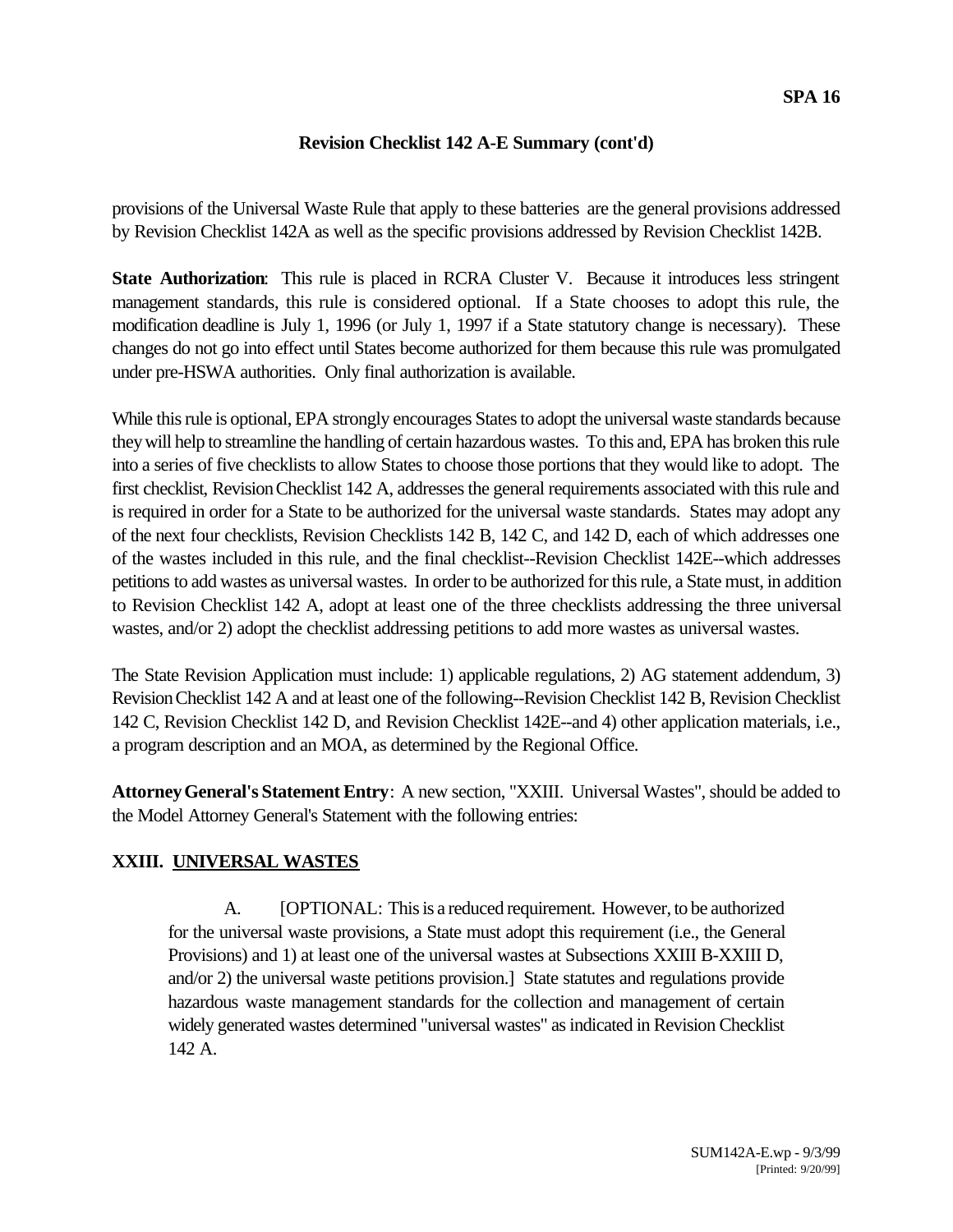Federal Authority: RCRA §§2002, 3001, 3002, 3003, 3004, 3005, 3010, 3013, 3017, and 7004; 40 CFR 260.10, 261.5(c), 261.5(f)(3)(vi), 261.5(g)(3)(vi), 261.9 intro, 262.10(b), 262.11(d), 264.1(g)(11) intro, 265.1(c)(14) intro, 268.1(f) intro, 270.1(c)(2)(viii) intro, 273.1(a) intro, 273.1(b), 273.5, 273.6, 273.10, 273.11, 273.12, 273.14 intro, 273.15-273.31, 273.32(a)(1)&(2), 273.32(b), 273.34 intro, 273.35- 273.70 as amended May 11, 1995 (60 FR 25492).

#### Citation of Laws and Regulations; Date of Enactment and Adoption

# Remarks of the Attorney General

B. [OPTIONAL: This is a reduced requirement. However, this requirement and the requirements at Subsection XXIII A are necessary for authorization of this requirement.] State statutes and regulations include hazardous waste batteries as a universal waste as indicated in Revision Checklist 142 B.

Federal Authority: RCRA §§3001, 3002, 3003, 3004, 3005, 3010, 3013, 3017, and 7004; 40 CFR 260.10, 261.6(a)(3), 261.9(a), 264.1(g)(11)(i), 265.1(c)(14)(i), 266.80(a), 266.80(b) intro, 268.1(f)(1), 270.1(c)(2)(viii)(A), 273.1(a)(1), 273.2, 273.6, 273.13(a), 273.14(a), 273.33(a), and 273.34(a) as amended May 11, 1995 (60 FR 25492).

#### Citation of Laws and Regulations; Date of Enactment and Adoption

#### Remarks of the Attorney General

C. [OPTIONAL: This is a reduced requirement. However, this requirement and the requirements at Subsection XXIII A are necessary for authorization of this requirement.] State statutes and regulations include hazardous waste pesticides that are either recalled or collected in waste pesticide collection programs as a universal waste as indicated in Revision Checklist 142 C.

Federal Authority: RCRA §§3001, 3002, 3003, 3004, 3005, 3010, 3013, 3017, and 7004; 40 CFR 260.10, 261.9(b), 264.1(g)(11)(ii), 265.1(c)(14)(ii), 268.1(f)(2), 270.1(c)(2)(viii)(B), 273.1(a)(2), 273.3, 273.6, 273.13(b), 273.14(b)&(c), 273.32(a)(3), 273.33(b), and  $273.34(b)$ &(c) as amended May 11, 1995 (60 FR 25492).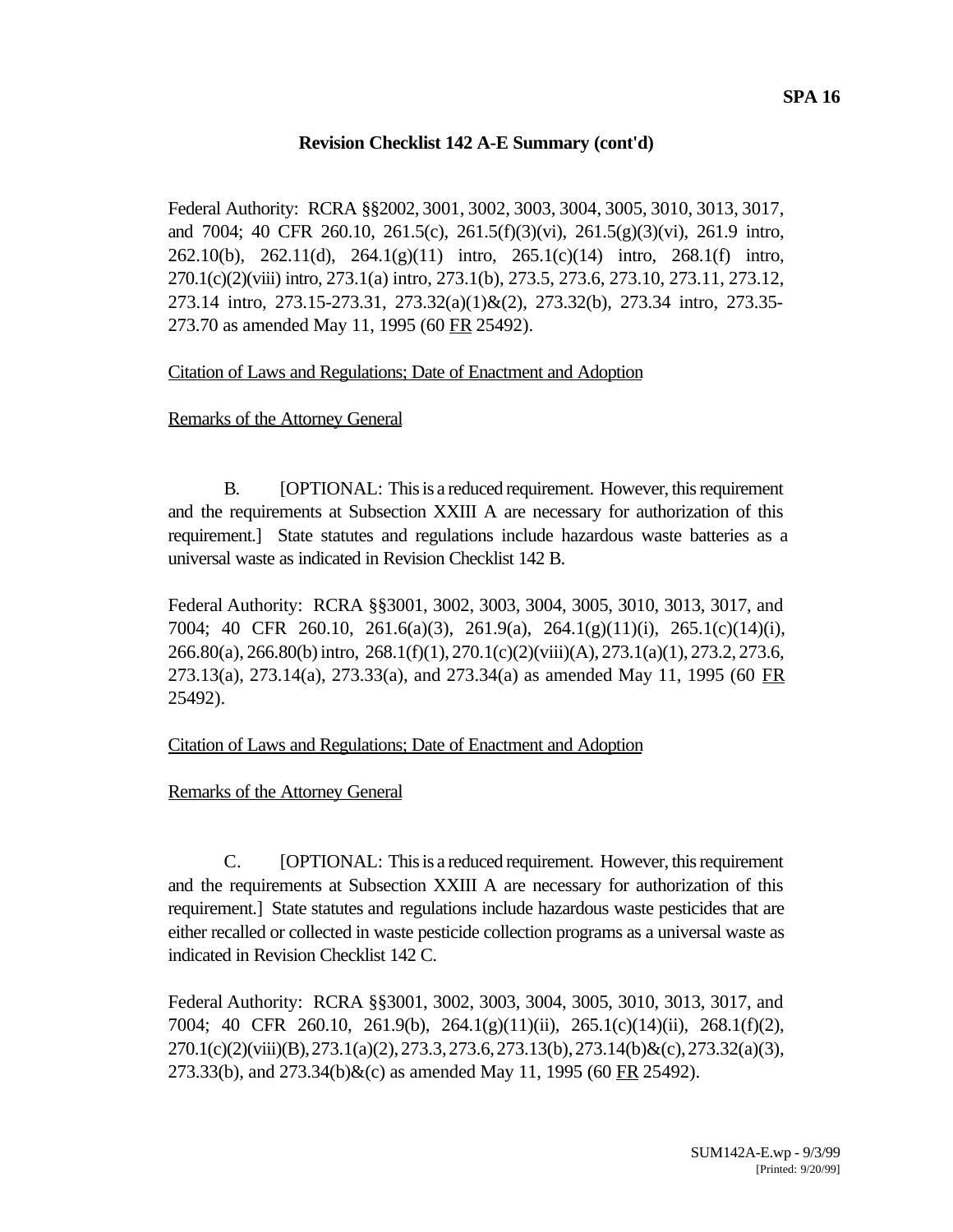# Citation of Laws and Regulations; Date of Enactment and Adoption

# Remarks of the Attorney General

D. [OPTIONAL: This is a reduced requirement. However, this requirement and the requirements at Subsection XXIII A are necessary for authorization of this requirement.] State statutes and regulations include hazardous waste thermostats as a universal waste as indicated in Revision Checklist 142 D.

Federal Authority: RCRA §§3001, 3002, 3003, 3004, 3005, 3010, 3013, 3017, and 7004; 40 CFR 260.10, 261.9(c), 264.1(g)(11)(iii), 265.1(c)(14)(iii), 268.1(f)(3), 270.1(c)(2)(viii)(C), 273.1(a)(3), 273.4, 273.6, 273.13(c), 273.14(d), 273.33(c), and 273.34(d) as amended May 11, 1995 (60 FR 25492).